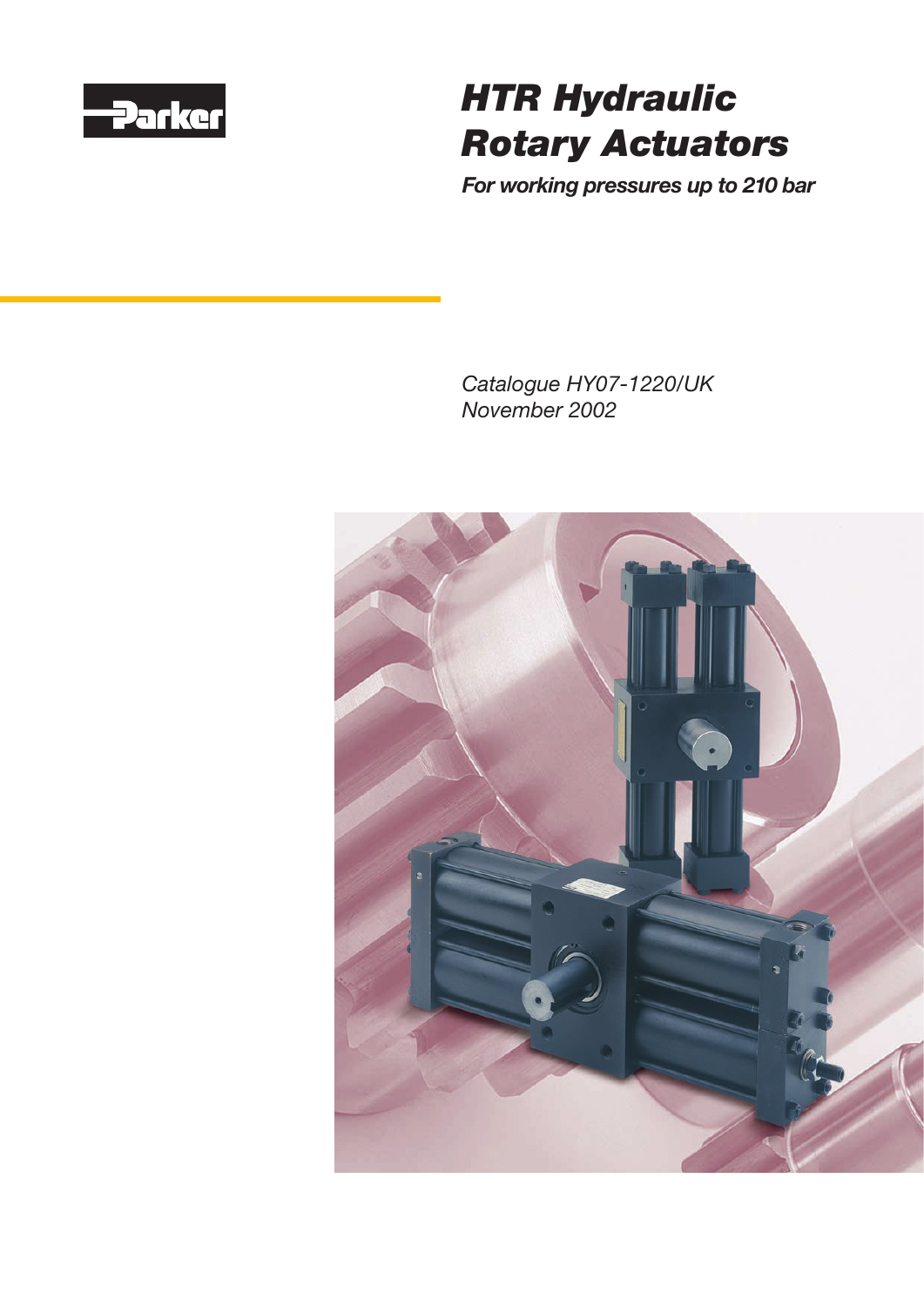#### HTR Rotary Actuators

HTR Series heavy duty hydraulic rack and pinion rotary actuators convert fluid power into rotary motion. They are suitable for a wide variety of applications, including material handling and valve actuation, in industries as diverse as machine tools, primary metals, mining and oil field equipment.

HTR Series rotary actuators are designed for slow speed rotation, applying high torque to the movement of large masses. They employ conventional tie rod cylinder construction and are rated for use at working pressures up to 210 bar. The pinion and output shaft are supported in large tapered roller bearings, allowing the unit to support high external and thrust loads. All HTR Series rotary actuators feature a high strength, ductile iron housing, for ease of mounting and good shock resistance.

In addition to the standard HTR Series rotary actuators described in this catalogue, special designs can be produced to suit customer requirements. Our engineers will be pleased to advise on unique designs to meet specific applications.

#### **Contents** Page

| Design Features and Benefits   | 3  |
|--------------------------------|----|
| <b>General Specifications</b>  | 4  |
| <b>Shaft Options</b>           | 5  |
| Dimensions                     | 6  |
| Mounting Styles                | 8  |
| Port Sizes and Positions       | 8  |
| Air Bleeds                     | 8  |
| Cushioning                     | 9  |
| <b>Piston Seals</b>            | 11 |
| Seal Kits                      | 11 |
| Filtration                     | 11 |
| Stroke Limiters                | 11 |
| <b>Bearing Load Capacities</b> | 12 |
| <b>Position Switches</b>       | 13 |
| <b>Feedback Devices</b>        | 14 |
| Ordering Information           | 15 |
| Maintenance and Spare Parts    | 15 |
|                                |    |

#### Why use a Rotary Actuator?

- provides uniform torque in both directions
- simple, compact design
- wide range of sizes
- high torque output from a small envelope •
- no external linkage needed for rotary motion •
- excellent holding capability
- rotation can be specified to suit application
- will support radial and thrust loads

#### **Specifications**

| • Max. non-shock           |                                                                                     |
|----------------------------|-------------------------------------------------------------------------------------|
| operating pressure         | 210 bar                                                                             |
| • Design pressure          | 315 bar                                                                             |
| • Rotational range         | Standard - 90°, 180°, 360°<br>Special order - any rotation<br>to a maximum of 1800° |
| • Rotational tolerance     | $-0^{\circ}$ , $+2^{\circ}$                                                         |
| • Output torque at 210 bar | $100 - 68000$ Nm                                                                    |
| • Min. operating pressure  | 5 bar                                                                               |
| • Max. angular backlash -  |                                                                                     |

- HTR.9 HTR10 30 minutes<br>HTR15 HTR150 15 minutes  $HTR15 - HTR150$ HTR300 – HTR600 10 minutes
- Self-energizing, wear-compensating polyurethane piston seals

#### About Parker Hannifin

Parker Hannifin is the global leader in motion and control technologies, partnering with its customers to increase their productivity and profitability. The company employs more than 57,000 people in 43 countries around the world, providing customers with technical excellence and first class customer service.

In addition to the HTR Series of rotary actuators featured in this catalogue, Parker also manufactures a wide range of other hydraulic and electro-hydraulic actuator products. Catalogues describing our standard products are available on request from your nearest Parker sales office – see rear cover for addresses.

#### Visit us at www.parker.com/eu

#### Warning

FAILURE OR IMPROPER SELECTION OR IMPROPER USE OF THE PRODUCTS AND/OR SYSTEMS DESCRIBED HEREIN OR RELATED ITEMS CAN CAUSE DEATH, PERSONAL INJURY AND PROPERTY DAMAGE.

This document and other information from Parker Hannifin Corporation, its subsidiaries, sales offices and authorized distributors provide product or system options for further investigation by users having technical expertise. Before you select or use any product or system it is important that you analyse all aspects of your application and review the information concerning the product or system in the current product catalogue. Due to the variety of operating conditions and applications for these products or systems, the user, through his own analysis and testing, is solely responsible for making the final selection of the products and systems and assuring that all performance and safety requirements of the application are met.

The products described herein, including without limitation, product features, specifications, designs, availability and pricing, are subject to change by Parker Hannifin Corporation and its subsidiaries at any time without notice.

#### Offer of Sale

Please contact you local Parker representative for a detailed offer of sale.

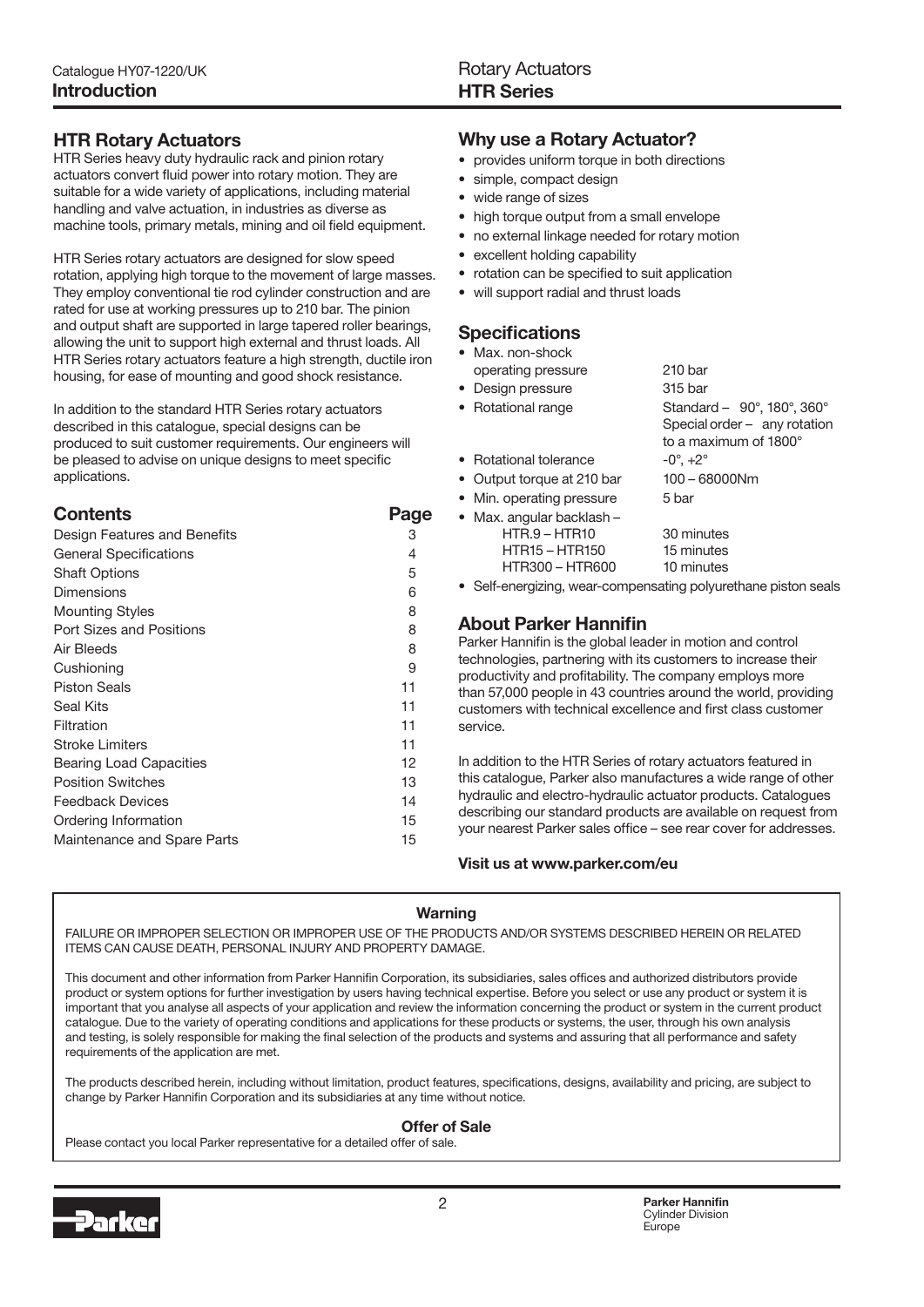#### 1 Rack and Pinion

Maximum strength and shock resistance result from the use of through-hardened chrome alloy steel for the rack and for the one-piece pinion and output shaft. Gears are packed with molybdenum disulphide grease on assembly, to reduce wear and prolong gear life under conditions of extreme pressure.

### 2 Bronze Rack Bearings

Generous support for the rack is provided by a bronze rack bearing, reducing wear and extending pinion life. The bronze rack bearing, a standard feature on HTR15 models and above, is available as an option on smaller units.

#### 3 Gear Housing

6

High strength ductile iron provides resistance to shock loads under the most arduous operating conditions. Four mounting holes in both the front and rear faces permit flexibility in machine design, with base and pilot mounting styles available as options.

# 6 Tie Rod Cylinders

Proven tie rod construction, using standard cylinder bore sizes, guarantees reliability and ease of maintenance for the hydraulic cylinders which drive the rack and pinion. Heavy-walled alloy steel tubing is micro-finished for long piston and seal life, while tie rods are drawn from alloy steel, with precision rolled threads for high strength and resistance to fatigue.

### 7 Pistons and Seals

Rugged one-piece steel pistons (not HTR.9 or HTR1.8) are fitted as standard with polyurethane seals and PTFE wear rings, preventing metal-to-metal contact. The piston seals are self-compensating for long life and reduced maintenance and, subject to access, seals and wear rings can be inspected or replaced without removing the actuator from the machine.

# 8 Cushioning

 $\bullet$ 

Progressive deceleration is available by specifying cushions for either or both directions of rotation. The self-centring cushions are adjustable, permitting exact matching to load and speed conditions, and offer extended machine life with reduced noise and shock.

7

2

# 4 Tapered Roller Bearings

High capacity tapered roller bearings provide rigid support for the pinion and output shaft. Generous size and capacity allow the bearings to withstand external radial and thrust loads, even under high cycling applications. Correct bearing preload during maintenance is easily achieved by torque adjustment of the threaded retainer ring on the rear face of the rotary actuator, eliminating the inconvenience of shims and reducing the risk of damage to the bearing through incorrect adjustment.

5

4

1

# 5 Shaft Options

A plain male shaft with two keyways, the most widely used style of shaft, is supplied as standard with all HTR Series rotary actuators. The keyways are set at the 12- and 6-o'clock positions at mid-stroke for ease of positioning and assembly, and are as large as possible to ensure maximum strength. Shaft options include a female shaft with two keyways, and male and female splined types. Both single and double shaft options are available, providing the greatest possible flexibility for the machine designer.

#### 9 Floating Cushion Bushes

์<br>3

Closer tolerances – and therefore more effective cushioning – are permitted by the use of floating cushion bushes. Lifting of the bronze cushion bush minimises fluid restriction to the start of the return stroke, allowing full pressure to be applied over the whole area of the piston, to provide full power and rapid cycle times.



 $\mathbf{Q}$ 

٥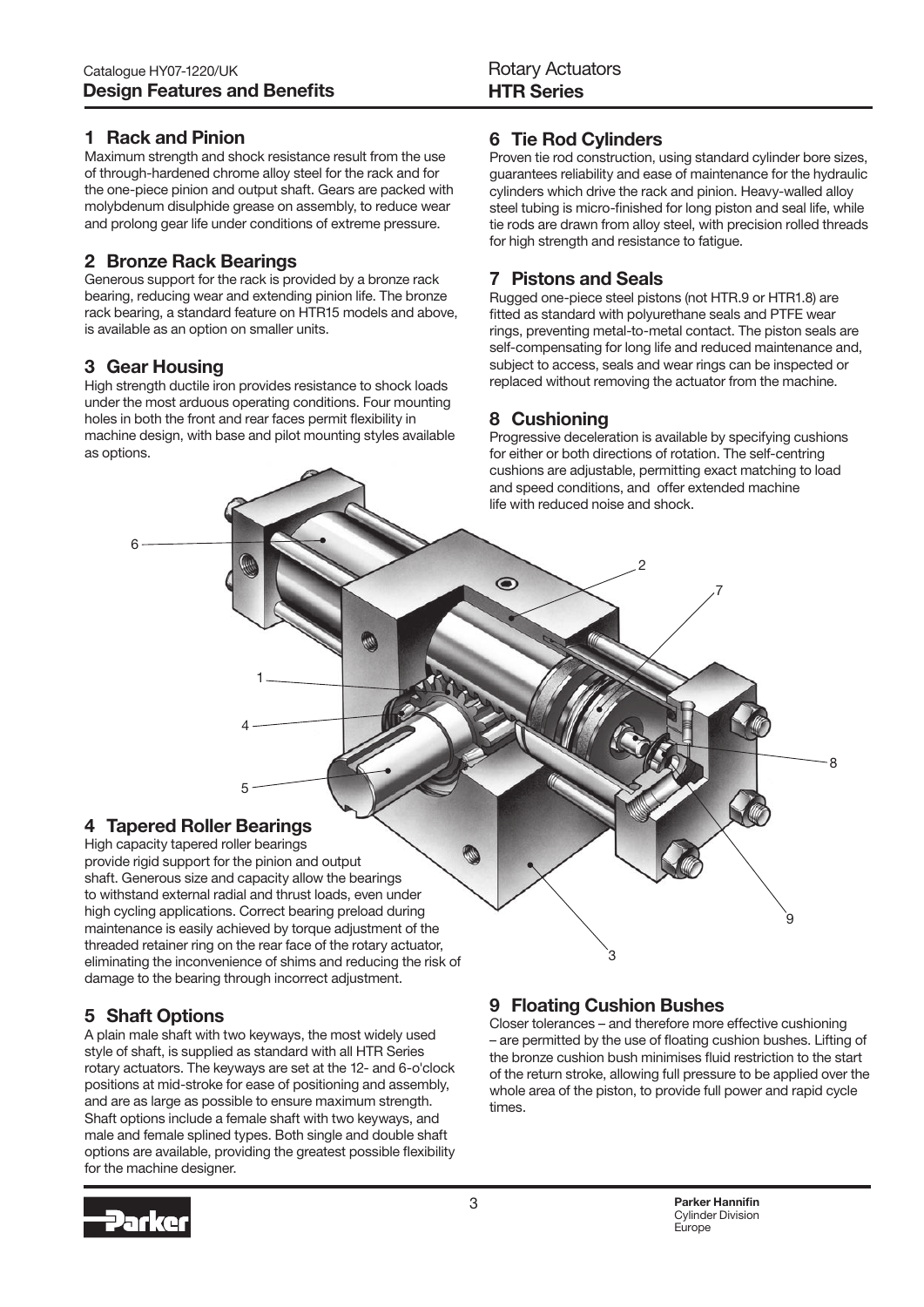# Advantages of Parker's Rack and Pinion Rotary Actuators

- Cost-effectiveness especially above 90°, where linear actuators need increasingly intricate linkages to generate rotary motion.
- Simplicity a rotary actuator with a hollow, or female, shaft can replace support bearings and pillow blocks, due to the high load capacity of the bearings.
- Resistance to hostile environments no extending/retracting sealing surfaces exposed to abrasive or corrosive substances. Special materials and coatings ensure long life in arduous usage.
- Ease of maintenance servicing of pistons and seals can be carried out with the actuator in place on the machine, subject to access.
- Leakage resistance pressurized fluid is remote from the output side of the mechanism; piston seals are the only dynamic seals subject to system pressure.
- Long life the rack/pinion/bearing assembly is packed with molybdenum grease on assembly and does not come into contact with hydraulic fluid.
- Premium quality every Parker rotary actuator is proof tested before shipping.

# General Specification – Volumes

| <b>Model</b>      |                       | cm <sup>3</sup> | cm <sup>3</sup> | Displacement – $cm3$          |                         |                                |  |  |  |
|-------------------|-----------------------|-----------------|-----------------|-------------------------------|-------------------------|--------------------------------|--|--|--|
| Single<br>Rack    | <b>Double</b><br>Rack | per<br>degree   | per<br>radian   | $90^\circ$<br><b>Rotation</b> | 180°<br><b>Rotation</b> | $360^\circ$<br><b>Rotation</b> |  |  |  |
| HTR.9             |                       | 0.1             | 6               | 9                             | 19                      | 37                             |  |  |  |
|                   | <b>HTR1.8</b>         | 0.2             | 12              | 19                            | 37                      | 74                             |  |  |  |
| <b>HTR3.7</b>     |                       | 0.4             | 25              | 40                            | 80                      | 159                            |  |  |  |
|                   | <b>HTR7.5</b>         | 0.9             | 51              | 79                            | 159                     | 318                            |  |  |  |
| HTR <sub>5</sub>  |                       | 0.6             | 33              | 51                            | 102                     | 205                            |  |  |  |
|                   | HTR <sub>10</sub>     | 1.1             | 65              | 102                           | 205                     | 410                            |  |  |  |
| HTR <sub>15</sub> |                       | 1.6             | 93              | 145                           | 291                     | 582                            |  |  |  |
|                   | HTR30                 | 3.2             | 185             | 291                           | 582                     | 1164                           |  |  |  |
| <b>HTR22</b>      |                       | 2.5             | 145             | 227                           | 455                     | 910                            |  |  |  |
|                   | HTR45                 | 5.1             | 290             | 455                           | 910                     | 1819                           |  |  |  |
| HTR75             |                       | 8.4             | 480             | 754                           | 1508                    | 3016                           |  |  |  |
|                   | <b>HTR150</b>         | 17              | 960             | 1508                          | 3016                    | 6032                           |  |  |  |
| <b>HTR300</b>     |                       | 32              | 1855            | 2913                          | 5827                    | 11653                          |  |  |  |
|                   | <b>HTR600</b>         | 65              | 3707            | 5823                          | 11645                   | 23290                          |  |  |  |

# General Specification – Torque Outputs, Pressure Ratings and Weights

|                   | <b>Model</b>          |  |                            | Continuous Duty <sup>1</sup> |                            | Intermittent Duty <sup>2</sup> |                            | Static Duty <sup>3</sup> |                        | Weights-kg              |                                |
|-------------------|-----------------------|--|----------------------------|------------------------------|----------------------------|--------------------------------|----------------------------|--------------------------|------------------------|-------------------------|--------------------------------|
| Single<br>Rack    | <b>Double</b><br>Rack |  | <b>Torque</b><br><b>Nm</b> | <b>Pressure</b><br>bar       | <b>Torque</b><br><b>Nm</b> | <b>Pressure</b><br>bar         | <b>Torque</b><br><b>Nm</b> | <b>Pressure</b><br>bar   | $90^\circ$<br>Rotation | 180°<br><b>Rotation</b> | $360^\circ$<br><b>Rotation</b> |
| HTR.9             |                       |  | 80                         | 160                          | 100                        | 210                            | 100                        | 210                      | 5                      | 6                       | 9                              |
|                   | <b>HTR1.8</b>         |  | 160                        | 160                          | 200                        | 210                            | 200                        | 210                      | $\overline{7}$         | 9                       | 11                             |
| <b>HTR3.7</b>     |                       |  | 260                        | 125                          | 390                        | 190                            | 420                        | 210                      | 13                     | 14                      | 17                             |
|                   | <b>HTR7.5</b>         |  | 540                        | 130                          | 800                        | 200                            | 850                        | 210                      | 16                     | 19                      | 24                             |
| HTR <sub>5</sub>  |                       |  | 330                        | 120                          | 495                        | 180                            | 565                        | 210                      | 17                     | 18                      | 22                             |
|                   | HTR <sub>10</sub>     |  | 700                        | 130                          | 1000                       | 190                            | 1130                       | 210                      | 20                     | 25                      | 30                             |
| HTR <sub>15</sub> |                       |  | 960                        | 115                          | 1440                       | 175                            | 1700                       | 210                      | 25                     | 27                      | 32                             |
|                   | HTR30                 |  | 2000                       | 120                          | 3000                       | 190                            | 3400                       | 210                      | 40                     | 44                      | 53                             |
| <b>HTR22</b>      |                       |  | 960                        | 80                           | 1440                       | 115                            | 1700                       | 140                      | 27                     | 30                      | 36                             |
|                   | HTR45                 |  | 2000                       | 80                           | 3000                       | 120                            | 3400                       | 140                      | 45                     | 49                      | 61                             |
| HTR75             |                       |  | 4500                       | 110                          | 6750                       | 165                            | 8500                       | 210                      | 90                     | 100                     | 120                            |
|                   | <b>HTR150</b>         |  | 9500                       | 115                          | 14200                      | 170                            | 17000                      | 210                      | 146                    | 167                     | 206                            |
| <b>HTR300</b>     |                       |  | 13000                      | 80                           | 19500                      | 120                            | 34000                      | 210                      | 345                    | 382                     | 414                            |
|                   | <b>HTR600</b>         |  | 28000                      | 85                           | 42000                      | 130                            | 68000                      | 210                      | 505                    | 573                     | 709                            |

1 Continuous duty – >10<sup>7</sup> cycles  $\,$   $^2$  Intermittent duty – <10<sup>4</sup> cycles  $\,$   $^3$  Static duty – maximum rating (no dynamic loads)

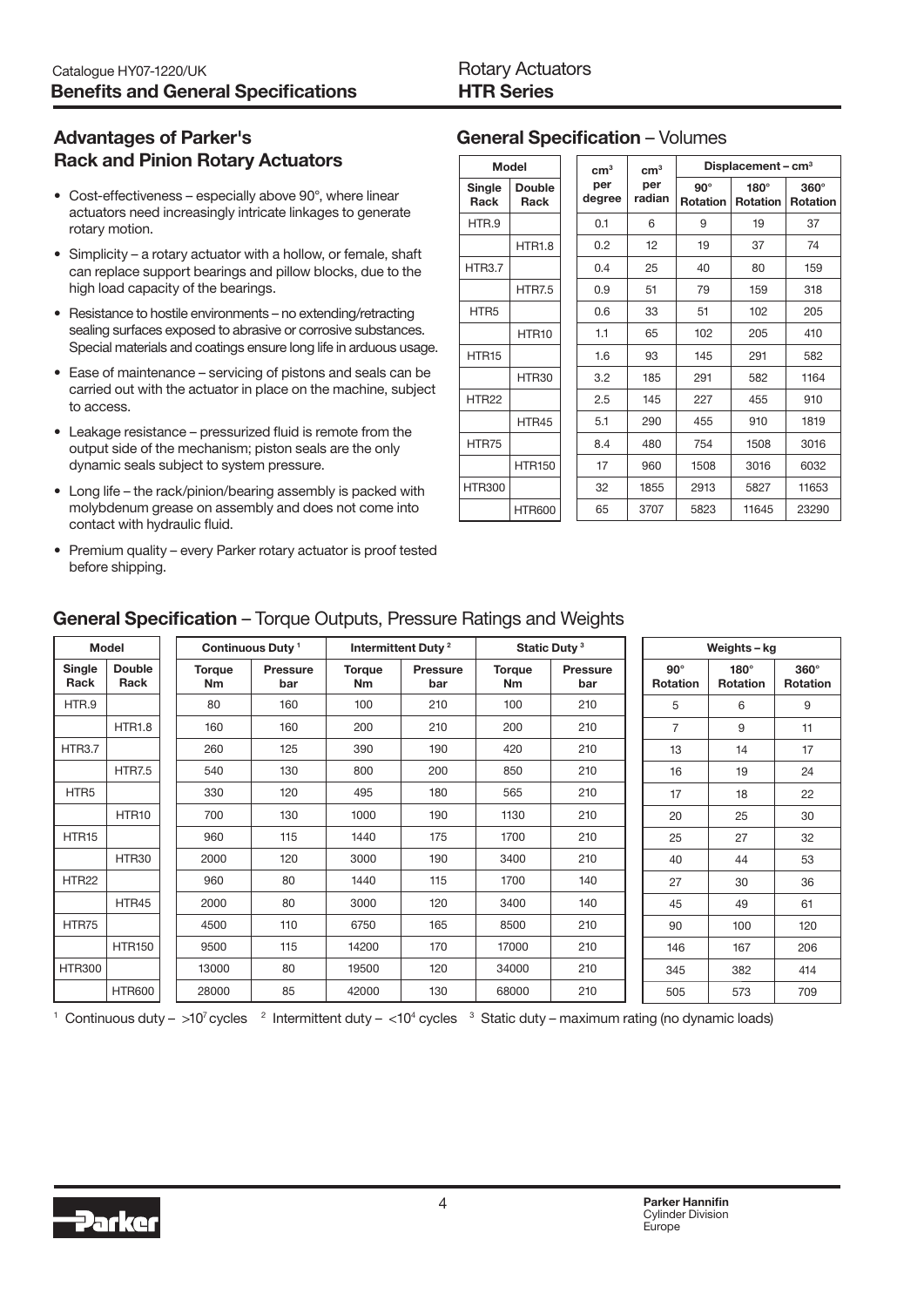#### Shaft Options

Keyed and splined shaft designs are available for the HTR Series rotary actuators, in both male and female forms. The standard male, twin key shaft style is illustrated with other major dimensions on pages 6 and 7, while other shaft options are shown below. All the shaft options illustrated are shown in the mid-stroke position. Custom designs, including doubleended shafts, are available to special order – please contact the factory for details.



#### Male Splined Shaft Male Splined Shaft Male Splined Shaft to DIN/ISO 14

| <b>Model</b>           | L   | М   | N<br>a11 | P   | R                 | <b>Number</b><br>of splines |
|------------------------|-----|-----|----------|-----|-------------------|-----------------------------|
| HTR.9 & 1.8            | 33  | 22  | 22       | 18  | 5                 | 6                           |
| HTR3.7 & 7.5           | 48  | 32  | 28       | 23  | 6                 | 6                           |
| <b>HTR5 &amp; 10</b>   | 66  | 44  | 42       | 36  | 7                 | 8                           |
| HTR <sub>15</sub> & 30 | 86  | 58  | 54       | 46  | 9                 | 8                           |
| HTR22 & 45             | 86  | 58  | 54       | 46  | 9                 | 8                           |
| HTR75 & 150            | 115 | 76  | 72       | 62  | $12 \overline{ }$ | 8                           |
| HTR300 & 600           | 190 | 125 | 125      | 112 | 18                | 10                          |



#### Female Keyed Shaft **Female Keyed Shaft to DIN 6885**

| <b>Model</b>           | А<br>H <sub>7</sub> | в<br>P <sub>9</sub> | $C + 0.4$ | D     | Е     |
|------------------------|---------------------|---------------------|-----------|-------|-------|
| HTR.9 & 1.8            | 16                  | 5                   | 20.6      | 74.6  | 25.4  |
| HTR3.7 & 7.5           | 22                  | 6                   | 27.6      | 98.4  | 38.1  |
| <b>HTR5 &amp; 10</b>   | 32                  | 10                  | 38.6      | 98.4  | 44.5  |
| HTR <sub>15</sub> & 30 | 48                  | 14                  | 55.6      | 125.4 | 73.0  |
| HTR22 & 45             | 48                  | 14                  | 55.6      | 125.4 | 73.0  |
| HTR75 & 150            | 72                  | 20                  | 81.8      | 188.9 | 95.2  |
| HTR300 & 600           | 125                 | 32                  | 139.8     | 303.2 | 165.1 |



#### Female Splined Shaft **Female Splined Shaft to DIN/ISO 14**

| <b>Model</b>           | D     | F   | G   | н<br>H <sub>10</sub> | J<br><b>H7</b> | K   | <b>Number</b><br>of splines |
|------------------------|-------|-----|-----|----------------------|----------------|-----|-----------------------------|
| HTR.9 & 1.8            | 74.6  | 17  | 16  | 16                   | 13             | 3.5 | 6                           |
| HTR3.7 & 7.5           | 98.4  | 23  | 22  | 22                   | 18             | 5   | 6                           |
| <b>HTR5 &amp; 10</b>   | 98.4  | 29  | 29  | 28                   | 23             | 6   | 6                           |
| HTR <sub>15</sub> & 30 | 125.4 | 49  | 50  | 48                   | 42             | 8   | 8                           |
| HTR22 & 45             | 125.4 | 49  | 50  | 48                   | 42             | 8   | 8                           |
| HTR75 & 150            | 188.9 | 73  | 76  | 72                   | 62             | 12  | 8                           |
| HTR300 & 600           | 303.2 | 126 | 127 | 125                  | 112            | 18  | 10                          |

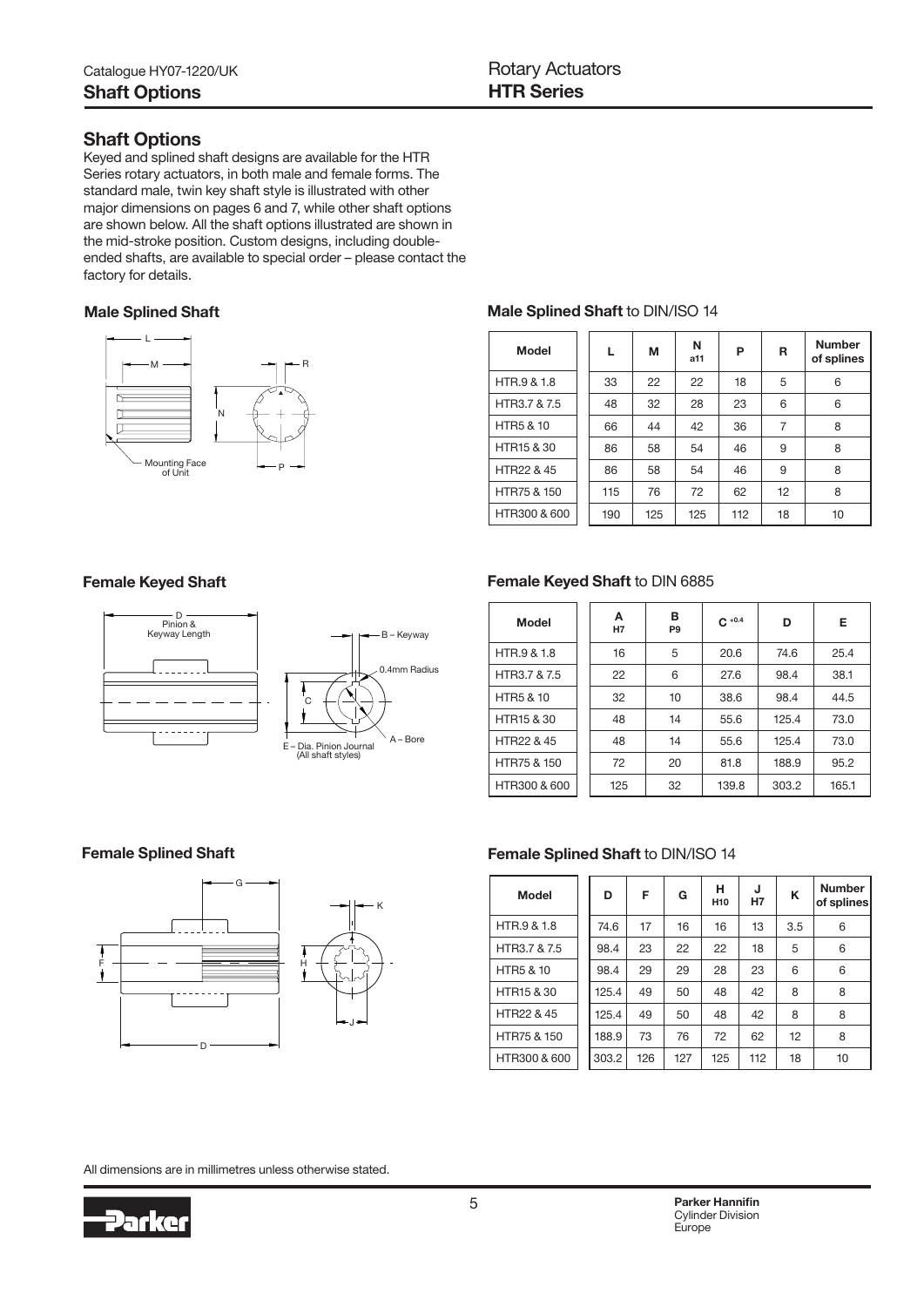

Single Rack Models



Double Rack Models

### Dimensions – with Face Mount and Male Keyed Shaft

| <b>Model</b>      | <b>Bore</b> | Rotation                   | Α<br>max     | B   | C                        | Cd                       | Cs                       | D   | E<br>±0.13 | F<br>±0.13               | Fd<br>±0.13       | Fs<br>±0.13              | G    |
|-------------------|-------------|----------------------------|--------------|-----|--------------------------|--------------------------|--------------------------|-----|------------|--------------------------|-------------------|--------------------------|------|
| HTR.9             | 22.2        | $90^\circ$<br>$180^\circ$  | 190<br>237   | 76  | 92.5                     |                          |                          | 89  | 70         | 60                       | $\qquad \qquad -$ |                          | 30   |
| <b>HTR1.8</b>     |             | $360^\circ$                | 333          |     |                          |                          |                          |     |            |                          |                   |                          |      |
| <b>HTR3.7</b>     |             | $90^\circ$                 | 257          |     |                          |                          |                          |     |            |                          |                   |                          |      |
| <b>HTR7.5</b>     |             | $180^\circ$<br>$360^\circ$ | 333<br>464   | 100 | 133.5                    |                          | $\qquad \qquad -$        | 102 | 75         | 90                       |                   | $\qquad \qquad -$        | 45   |
| HTR <sub>5</sub>  | 38.1        | $90^\circ$                 | 289          |     |                          |                          |                          |     |            |                          |                   |                          |      |
| HTR10             |             | $180^\circ$<br>$360^\circ$ | 372<br>562   | 100 | 152.5                    |                          | $\overline{\phantom{m}}$ | 102 | 75         | 125                      |                   | $\overline{\phantom{m}}$ | 62.5 |
| HTR <sub>15</sub> |             | $90^\circ$                 | 406          |     |                          | -                        | 175                      |     |            |                          |                   | 50                       |      |
| HTR30             | 50.8        | $180^\circ$<br>$360^\circ$ | 543<br>816   | 127 |                          | 206.5                    | -                        | 178 | 150        | $\overline{\phantom{0}}$ | 170               | -                        | 85   |
| HTR22             |             | $90^\circ$                 | 416          |     |                          | $\overline{\phantom{0}}$ | 176                      |     |            |                          | -                 | 50                       |      |
| HTR45             | 63.5        | $180^\circ$<br>$360^\circ$ | 553<br>822   | 127 | $\overline{\phantom{m}}$ | 213                      | $\qquad \qquad -$        | 178 | 150        | $\qquad \qquad$          | 170               | —                        | 85   |
| HTR75             | 101.6       | $90^\circ$<br>$180^\circ$  | 514<br>702   |     |                          | -                        | 254                      |     |            |                          | $\qquad \qquad -$ | 115                      |      |
| <b>HTR150</b>     |             | $360^\circ$                | 1073         | 191 | -                        | 327                      | -                        | 216 | 165        | -                        | 290               | —                        | 145  |
| <b>HTR300</b>     |             | $90^\circ$<br>$180^\circ$  | 794          |     |                          | $\overline{\phantom{0}}$ | 387                      |     |            |                          | -                 | 125                      | 195  |
| <b>HTR600</b>     | 152.4       | $360^\circ$                | 1111<br>1749 | 305 | —                        | 476.5                    | -                        | 403 | 330        | $\qquad \qquad$          | 350               | -                        | 175  |

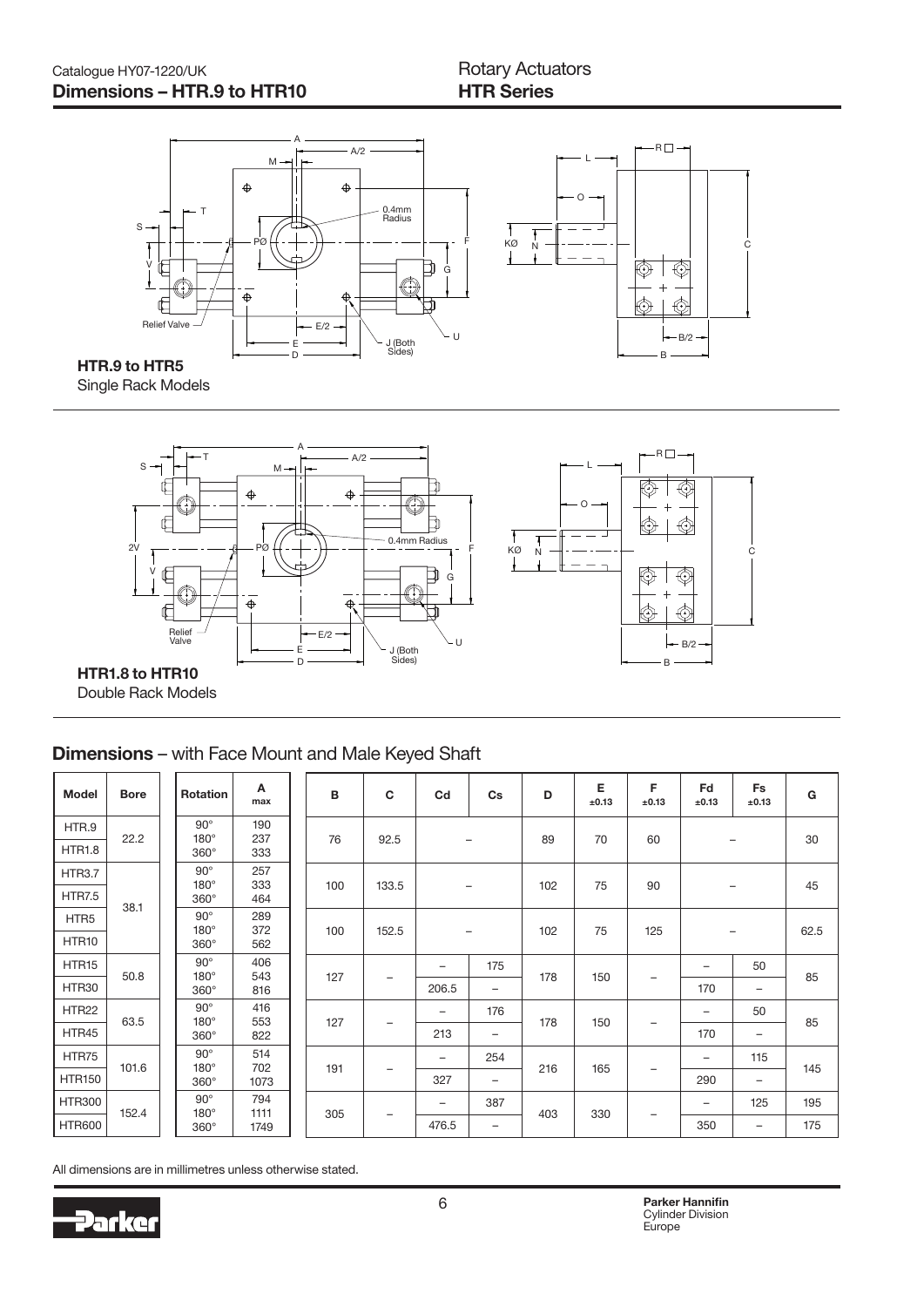L O

 $R \Box$ 

B/2 B

Cs



Single Rack Models



HTR30 to HTR600 Double Rack Models

# Dimensions – with Face Mount and Male Keyed Shaft

| <b>Model</b>      | <b>Bore</b> | J        | K<br>$+0.00$<br>$-0.02$ | L   | M<br>P <sub>9</sub> | N                        | $\Omega$ | P   | $\mathsf{R}$ | $\mathbf{s}$ | т  | U<br>(BSPP)                   | $\mathbf{V}$ |
|-------------------|-------------|----------|-------------------------|-----|---------------------|--------------------------|----------|-----|--------------|--------------|----|-------------------------------|--------------|
| HTR.9             | 22.2        | M8x1.25  | 22                      | 33  | 6                   | $+0.0$<br>$-0.1$<br>18.5 | 25       | 25  | 45           | 10           | 13 | $G'/4$ *                      | 24           |
| <b>HTR1.8</b>     |             | x 13     |                         |     |                     |                          |          |     |              |              |    |                               |              |
| <b>HTR3.7</b>     |             | M10x1.5  | 28                      | 48  | 8                   | $+0.0$<br>$-0.2$<br>24   | 38       | 38  | 64           | 13           | 18 | G <sup>1</sup> / <sub>4</sub> | 35           |
| <b>HTR7.5</b>     | 38.1        | x 16     |                         |     |                     |                          |          |     |              |              |    |                               |              |
| HTR <sub>5</sub>  |             | M10x1.5  | 44                      | 66  | 12                  | $+0.0$<br>$-0.2$<br>39   | 50       | 45  | 64           | 13           | 18 | G <sup>1</sup> / <sub>4</sub> | 41           |
| HTR10             |             | x 16     |                         |     |                     |                          |          |     |              |              |    |                               |              |
| HTR <sub>15</sub> | 50.8        | M12x1.75 | 54                      | 86  | 16                  | $+0.0$<br>$-0.2$<br>48   | 60       | 73  | 76           | 16           | 18 | $G^{1/2}$                     | 62           |
| HTR30             |             | x 19     |                         |     |                     |                          |          |     |              |              |    |                               |              |
| HTR22             | 63.5        | M12x1.75 | 54                      | 86  | 16                  | $+0.0$<br>$-0.2$<br>48   | 60       | 73  | 89           | 16           | 18 | $G^{1/2}$                     | 62           |
| HTR45             |             | x 19     |                         |     |                     |                          |          |     |              |              |    |                               |              |
| HTR75             | 101.6       | M20x2.5  | 76                      | 115 | 22                  | $+0.0$<br>$-0.2$<br>67   | 85       | 95  | 127          | 26           | 21 | $G^3/4$                       | 89           |
| <b>HTR150</b>     |             | x 30     |                         |     |                     |                          |          |     |              |              |    |                               |              |
| <b>HTR300</b>     | 152.4       | M30x3.5  | 125                     | 190 | 32                  | $+0.0$<br>114            | 152      | 165 | 191          | 32           | 32 | G <sub>1</sub>                | 130          |
| <b>HTR600</b>     |             | x 48     |                         |     |                     | $-0.2$                   |          |     |              |              |    |                               |              |

\* G1 /8 when combined with a stroke limiter – see page 11.

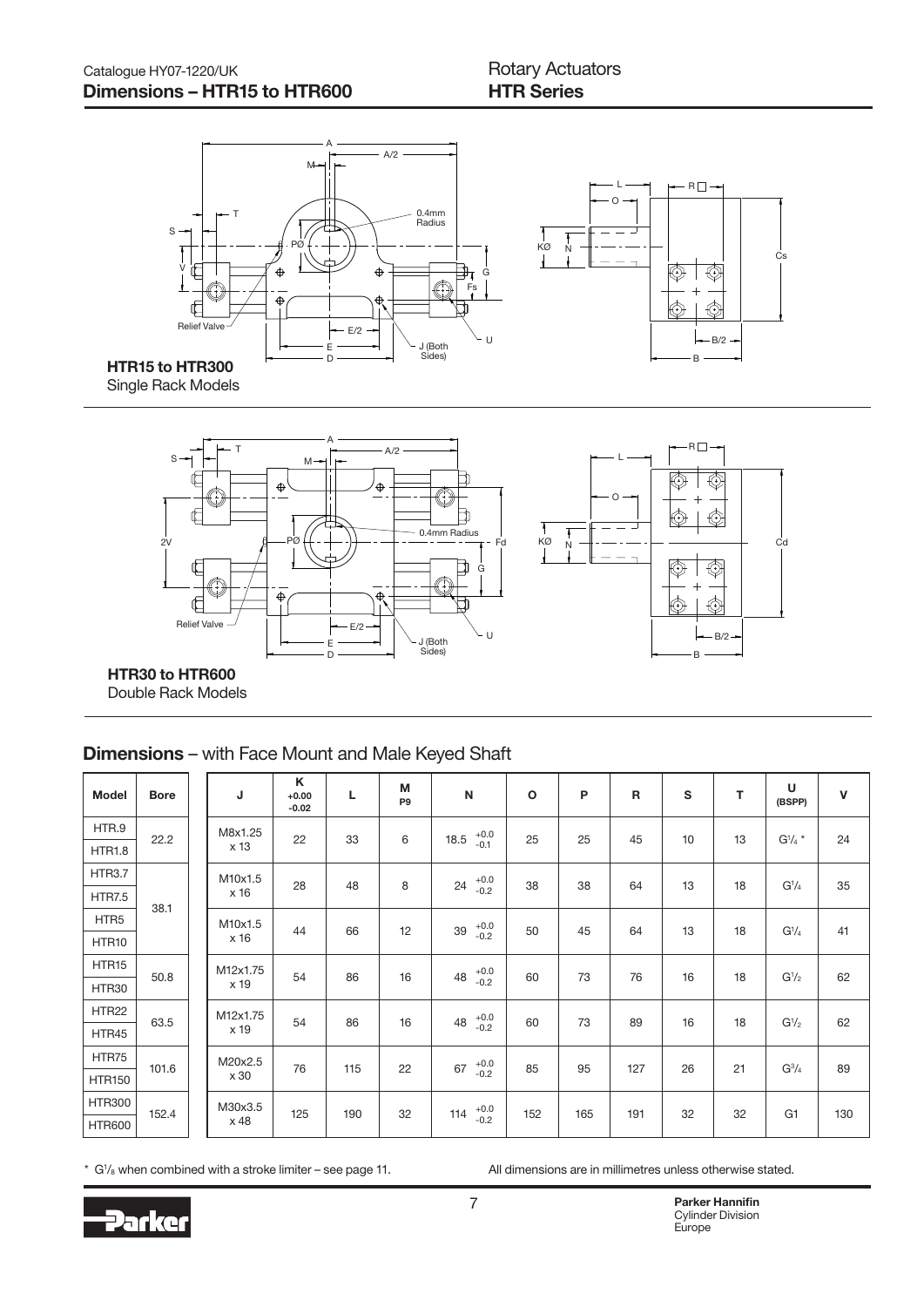#### Base and Pilot Mountings

HTR Series rotary actuators are available with the options of face, base or pilot mounting styles, to suit the requirements of different applications. Mounting dimensions for the face



Pilot Mounting



mounting styles are shown with other major dimensions on pages 6 and 7. The equivalent dimensions for base and pilot mounting styles are shown in the table.

|                        |  |     |     | <b>Base Mounting</b>      |       | <b>Pilot Mounting</b> |     |  |
|------------------------|--|-----|-----|---------------------------|-------|-----------------------|-----|--|
| Model                  |  | A   | в   | С                         | D     | $+0$<br>Е<br>$-0.05$  | F   |  |
| HTR.9 & 1.8            |  | 60  | 70  | M8x1.25 x 13              | 46.1  | 47.625                | 6.5 |  |
| HTR3.7 & 7.5           |  | 75  | 75  | M10x1.5 x 16              | 66.7  | 66.675                | 6.5 |  |
| <b>HTR5 &amp; 10</b>   |  | 75  | 75  | M10x1.5 x 16              | 76.2  | 73.025                | 6.5 |  |
| HTR <sub>15</sub> & 30 |  | 100 | 150 | M <sub>12x1.75</sub> x 19 | 103.2 | 107.950               | 10  |  |
| HTR22 & 45             |  | 100 | 150 | M <sub>12x1.75</sub> x 19 | 106.4 | 107.950               | 10  |  |
| HTR75 & 150            |  | 145 | 165 | M20x2.5 x 30              | 163.5 | 139.700               | 10  |  |
| HTR300 & 600           |  | 240 | 330 | M30x3.5 x 48              | 238.2 | 222.250               | 12  |  |



Port Sizes and Positions The standard port style for HTR Series rotary actuators is a BSP (parallel) port, but NPTF, SAE, and metric port styles to DIN 3852/1 and ISO 6149/1 are also available. The relevant sizes of port for each model of rotary actuator are shown in the table.

Ports will be supplied in position 1, as shown in the diagram, unless a different position is specified on the order. Ports are available in positions 2, 3 and 4 at no extra cost; position 5 is available as an extra cost option.

#### Air Bleeds

These may be fitted in positions unoccupied by ports.



| Model                  | <b>BSPP</b>       | <b>Metric</b><br><b>DIN &amp; ISO</b> | <b>SAE</b>                   | <b>NPTF</b>   |
|------------------------|-------------------|---------------------------------------|------------------------------|---------------|
| HTR.9 & 1.8            | $G^{1/4}$         | M14x1.5                               | $\frac{9}{16}$ -18 (SAE 6)   | $\frac{1}{4}$ |
| HTR3.7 & 7.5           | $G^{1/4}$         | M14x1.5                               | $\frac{9}{16}$ -18 (SAE 6)   | $\frac{1}{4}$ |
| <b>HTR5 &amp; 10</b>   | $G^{1/4}$         | M14x1.5                               | $\frac{9}{16}$ -18 (SAE 6)   | $\frac{1}{4}$ |
| HTR <sub>15</sub> & 30 | G <sup>1</sup> /2 | M22x1.5                               | $\frac{3}{4}$ -16 (SAE 8)    | 1/2           |
| HTR22 & 45             | G <sup>1</sup> /2 | M22x1.5                               | $\frac{3}{4}$ -16 (SAE 8)    | $\frac{1}{2}$ |
| HTR75 & 150            | $G^3/4$           | M27x2                                 | $1\frac{1}{16}$ -12 (SAE 12) | $^{3}/_{4}$   |
| HTR300 & 600           | G <sub>1</sub>    | M33x2                                 | $15/16 - 12$ (SAE 16)        |               |

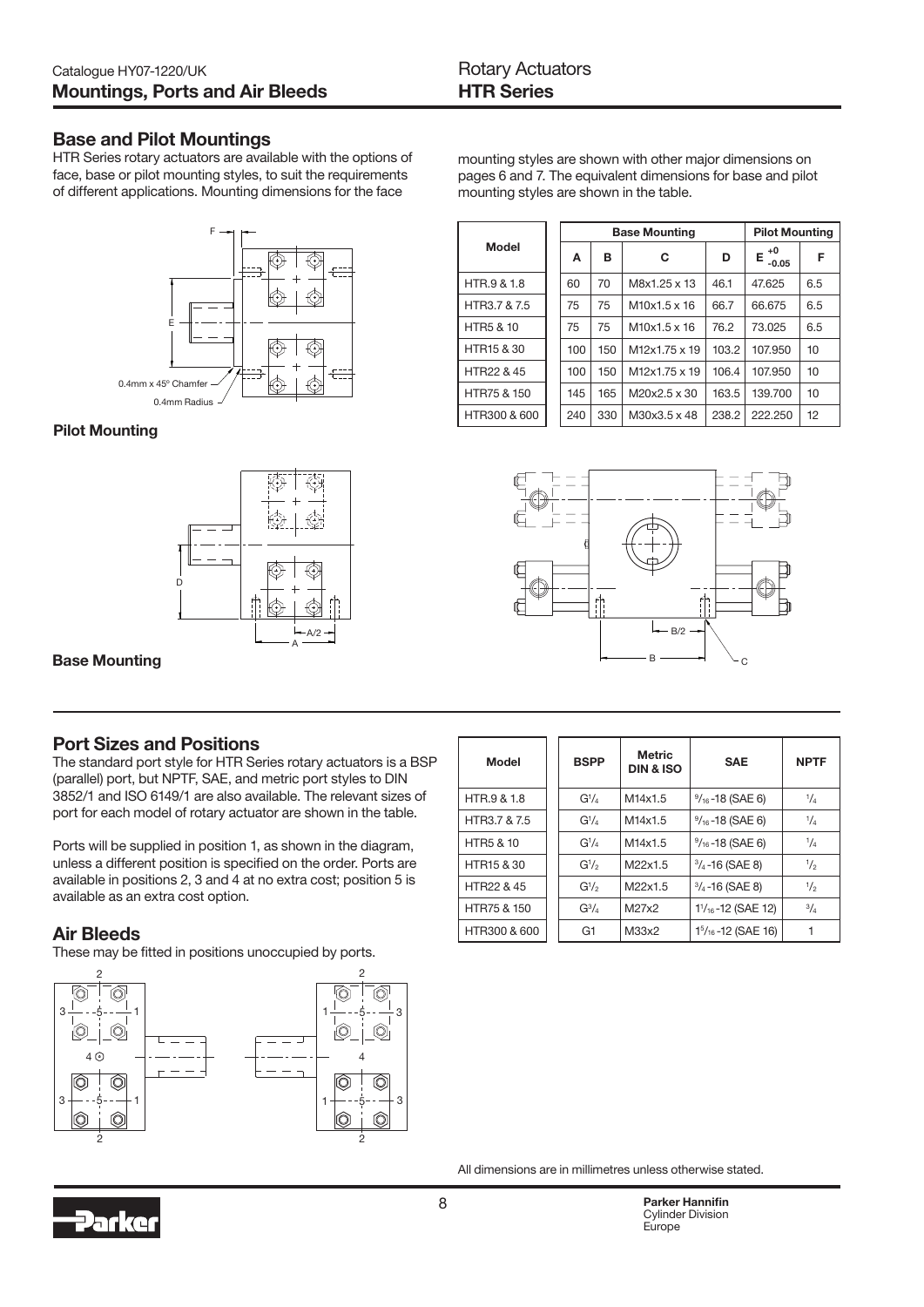# Cushions and Cushion Adjustment Location

Cushioning is recommended as a means of controlling the deceleration of masses. Machine life is extended as a result of the reduced shock, permitting faster cycle times with lower levels of noise. Cushions are recommended for high kinetic energy applications and/or where the full rotation of the actuator is being used. They are available as an option on all HTR Series rotary actuators, for one or both rotations, and do not affect the actuator's envelope or mounting dimensions. For the HTR Series rotary actuator, the standard angle of cushioning is 20° (0.349 rads).

Each cushion is adjustable individually, allowing cushion performance to be matched to the application. The positions of cushion adjusters, relative to port positions, are shown in the table – numbers relate to the diagram of port positions on page 8.

| Port<br>Position | Cushion<br><b>Position</b> |
|------------------|----------------------------|
|                  | 2                          |
| 2                | З                          |
| 3                | 2                          |
| 4 *              | 3                          |
| 5                | 2                          |

\* Single rack models only

Note: Where cushioning is required on double rack units, the High Performance Cushion option described on page 10 should be specified.



Note that cushion performance will be affected by the use of high water content fluids. Please consult the factory for details.

The energy absorption capacity of the cushion decreases with drive pressure, which in normal circuits is the relief valve pressure.

#### Formulae

For a load that moves in the horizontal plane, only the kinetic energy need be considered. If the load is to move vertically, then the potential energy change of the load during cushioning must also be taken into account. Both conditions are described by the following equations. The resulting figure for energy to be absorbed can then be applied to the graph of Cushion Energy Absorption Capacity, to identify a rotary actuator with adequate cushion capacity.

Note: the graph of Cushion Energy Absorption Capacity should only be used for initial sizing. For accurate sizing, please contact the factory.

For masses moving horizontally:

$$
E=\frac{1}{2}\,J_m\,\omega^2
$$

For masses moving downwards:

$$
E=\frac{1}{2}\,J_m\,\omega^2+mgR\theta
$$

For masses moving upwards:

$$
E = \frac{1}{2} J_m \omega^2 - mgR\theta
$$

Where:

 $E =$  energy to be absorbed, Joules

 $J_m =$  rotational mass moment of inertia, kgm<sup>2</sup>

 $\omega$  = rotational velocity of load, rads/sec

 $m =$  mass of load, kg

 $g =$  acceleration due to gravity,  $9.81 \text{m/s}^2$ 

 $R =$  radius of rotation, m

 $\theta$  = angle of cushioning, radians (0.349 rads = 20°)

Example

 $P = 100 \text{ bar}$ 

m = 200 kg

 $R = 0.2 m$ 

 $\omega = 6$  rpm

Standard cushions =  $20^\circ$  = 0.349 rads.

$$
E = \frac{1}{2} J_m \omega^2 + mgR\theta
$$
  

$$
E = \left(\frac{1}{2} \times \left[200 \times 0.2^2\right] \times 6 \times \left[\frac{2\pi}{60}\right]^2\right)
$$

+ (200 x 9.81 x 0.2 x 0.349)

 $E = 1.6 + 136.9$ 

 $E = 138.5$  Joules

From the graph of Cushion Energy Absorption Capacity, it can be seen that an HTR7.5 (double rack unit) is capable of absorbing this energy where the High Performance Cushion option is specified. An HTR15 (single rack unit) is also capable of absorbing this energy.

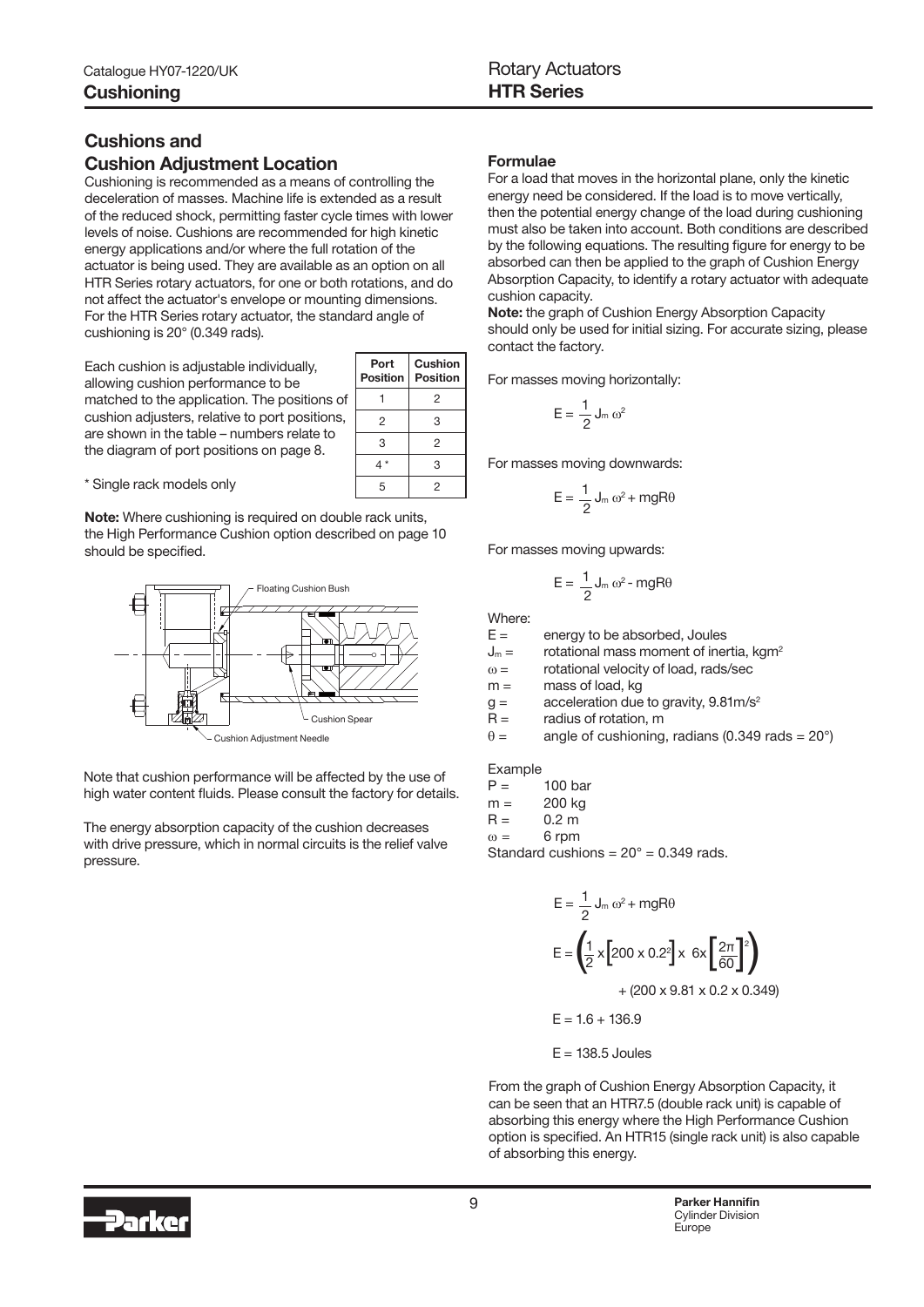– All Cushion Options

### High Performance Cushions

The High Performance cushion option can only be specified on double rack rotary actuators. Double rack rotary actuators can achieve very high torques, to move large masses which need to be decelerated at the end of travel. This cushion energy is absorbed efficiently by the use of High Performance cushions. External piping ensures that during cushioning the maximum deceleration torque is available. External interconnecting pipework for the High Performance cushion is not supplied with the rotary actuator.

#### **Operation**

The work ports of a standard directional valve are connected directly to ports C-1 and C-2 of the rotary actuator, as shown. Port A-1 is connected directly to A-2, and B-1 is connected directly to B-2. When pressure is applied directly to port C-1 (clockwise shaft rotation), fluid is also directed through line A to the other rack. Exhaust flow from B-1 and B-2 is directed through the cushion bush and cushion adjustment screw until the cushion spear closes off the main passage. The total flow from both end caps is then directed across one cushion adjustment screw, equalizing back pressure and improving cushion performance. Pressurizing C-2 and exhausting C-1 reverses the operation.

#### **Notes**

- 1. Pipework between A-1 and A-2, and B-1 and B-2 should be kept to a minimum to reduce the inertia of the fluid. Fluid flow should be less than 5m/s.
- 2. Connection ports will have the same specification as the working ports.





Cushion Energy Absorption Capacity



#### Port Positions

Rotary actuators with High Performance Cushions differ from standard double rack units only in their port positions – all external dimensions of the units remain unaltered.

| Work Ports C-1 & C-2<br><b>Port Position</b> | <b>Cushion Adjuster</b><br><b>Position</b> | <b>Connection Ports</b><br>A-1, A-2, B-1, B-2<br><b>Port Position</b> |
|----------------------------------------------|--------------------------------------------|-----------------------------------------------------------------------|
|                                              |                                            |                                                                       |
|                                              |                                            |                                                                       |
|                                              |                                            |                                                                       |
| 5                                            |                                            |                                                                       |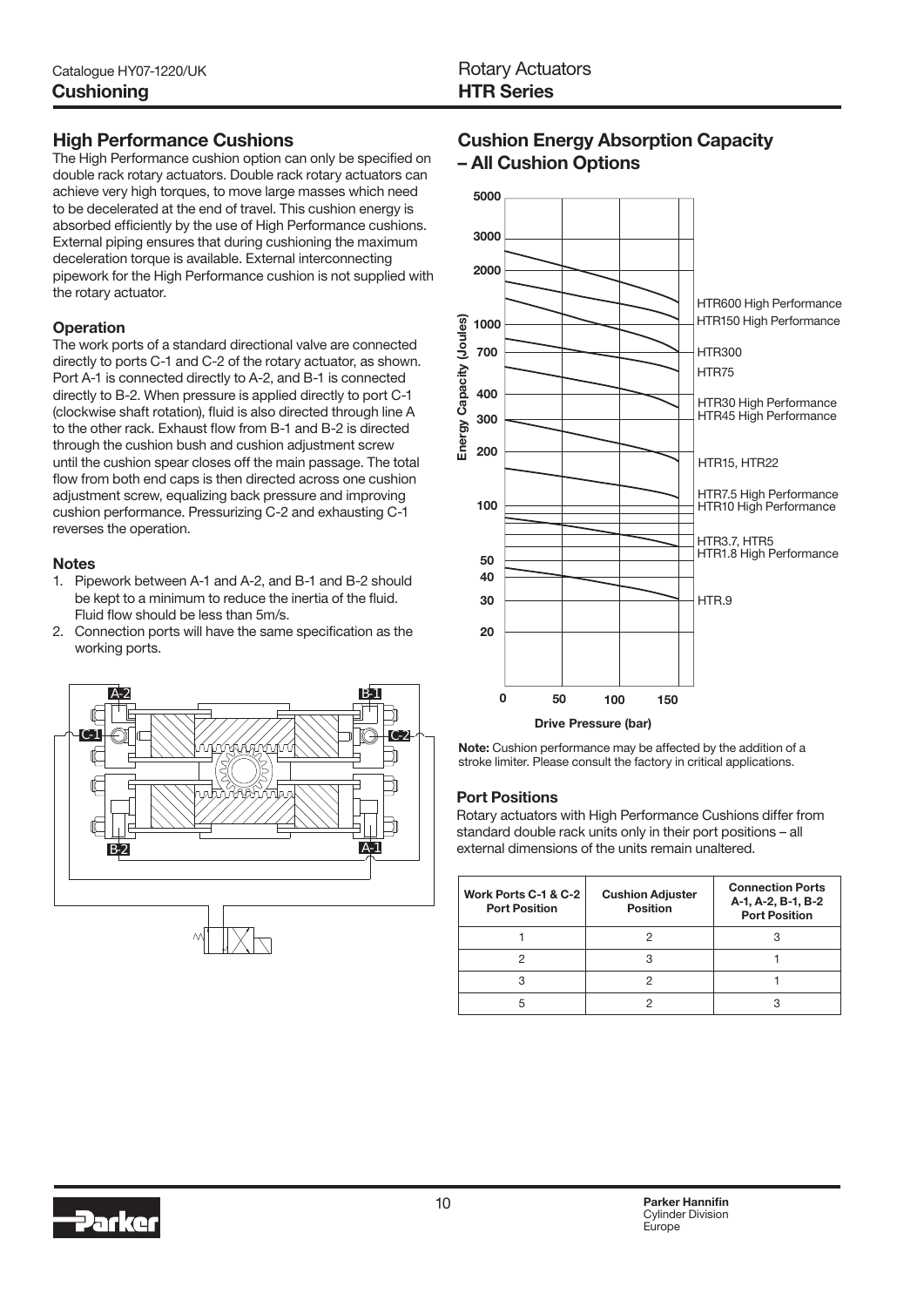#### Piston Seals and Seal Kits

The Wear-Pak piston fitted as standard to all HTR Series rotary actuators employs a polyurethane seal to contain hydraulic pressure, and a PTFE wear ring (not for HTR.9 or HTR1.8) to prevent metal-to-metal contact. For higher temperatures or use with synthetic fluids, FPM seals should be specified for the piston; for water glycol or high water content fluids, nitrile seals are available.

#### **Filtration**

Effective filtration is vital to the long life and satisfactory performance of a rotary actuator. If the piston seals of a rack and pinion rotary actuator are worn or damaged, fluid which leaks past the piston will enter the gear housing.

In the event of internal leakage into the gear housing, the pressure relief valve will ensure that the housing does not become over-pressurized. Any external leakage from the gear housing, therefore, is indicative of worn or damaged piston seals and these should be examined and, if necessary, replaced, at the earliest opportunity.

Note: it is essential that all hydraulic lines are thoroughly flushed before connection to the rotary actuator.



| <b>Seal Class</b> | <b>Materials</b>            |                  | <b>Fluid Medium</b>                         | <b>Temperature</b>              | <b>Seal Kit Code</b>   | <b>Filtration</b>                    |
|-------------------|-----------------------------|------------------|---------------------------------------------|---------------------------------|------------------------|--------------------------------------|
|                   | Seal                        | <b>Wear Ring</b> |                                             | Range                           |                        |                                      |
| Standard          | Polyurethane                | Filled PTFE      | General purpose,<br>petroleum-based fluids  | $-30^\circ$ to $+80^\circ$      | PSKHTR.9 <sup>2</sup>  |                                      |
| $\mathcal{U}$     | <b>FPM</b>                  | Filled PTFE      | High temperature and/or<br>synthetic fluids | $-20^{\circ}$ to $+150^{\circ}$ | PSKHTR.9V <sup>2</sup> | ISO class 17/14<br>cleanliness level |
| W                 | <b>Carboxilated Nitrile</b> | Filled PTFE      | Water glycol, high water<br>content fluids  | $0^\circ$ to $+80^\circ$        | PSKHTR.9W <sup>2</sup> |                                      |

1 FPM seals also include a back-up washer.

<sup>2</sup>The part numbers shown are for HTR.9 models. For other models,

replace '.9' with the appropriate size. For example, an FPM seal kit for an HTR15 will be PSKHTR15V.

#### Stroke Limiters

Fine control of the end of travel points of the rotary actuator can be obtained by specifying stroke limiters. These operate by reducing the maximum rotation of the actuator within preset limits of either 5° or 30° in each direction. Adjustment within this range is infinitely variable and may be carried out by the user. Several types of stroke limiter are available – the design illustrated is suitable for applications requiring infrequent adjustment.

#### Stroke Limiters and Cushions

5° stroke limiters may be combined with the cushioning devices shown on page 10. 30° stroke limiters cannot be combined with cushions.

The addition of stroke limiters requires an increase in build length. On double rack units with cushions, the cushion is

fitted to the upper rack and the stroke limiter to the lower. The increase in build length, for both single and double rack units, is shown as dimension A in the table. Cushion performance may be affected by the addition of a stroke limiter. Please consult the factory in critical applications.



| <b>Model</b>         |  | Adjustment    | A max - Increased Build Length | в<br><b>Hex Socket Screw</b> |                             |                 |
|----------------------|--|---------------|--------------------------------|------------------------------|-----------------------------|-----------------|
|                      |  | per Full Turn | 5° Limiter Without Cushion     | 5° Limiter With Cushion      | 30° Limiter Without Cushion | in.             |
| HTR.9 & 1.8          |  | $4.0^\circ$   | 13                             | 22                           | 19                          | 5/32            |
| HTR3.7 & 7.5         |  | $3.3^\circ$   | 16                             | 29                           | 29                          | $^{1}/_{4}$     |
| <b>HTR5 &amp; 10</b> |  | $2.5^\circ$   | 16                             | 29                           | 29                          | $^{1}/_{4}$     |
| HTR15 & 30           |  | $2.0^\circ$   | 22                             | 46                           | 41                          | $^{3}/_{8}$     |
| HTR22 & 45           |  | $2.0^\circ$   | 22                             | 46                           | 41                          | $^{3}/_{8}$     |
| HTR75 & 150          |  | $2.0^\circ$   | 65                             | 95                           | 90                          |                 |
| HTR300 & 600         |  | $1.2^\circ$   | 90                             | 154                          | N/A                         | Square adjuster |

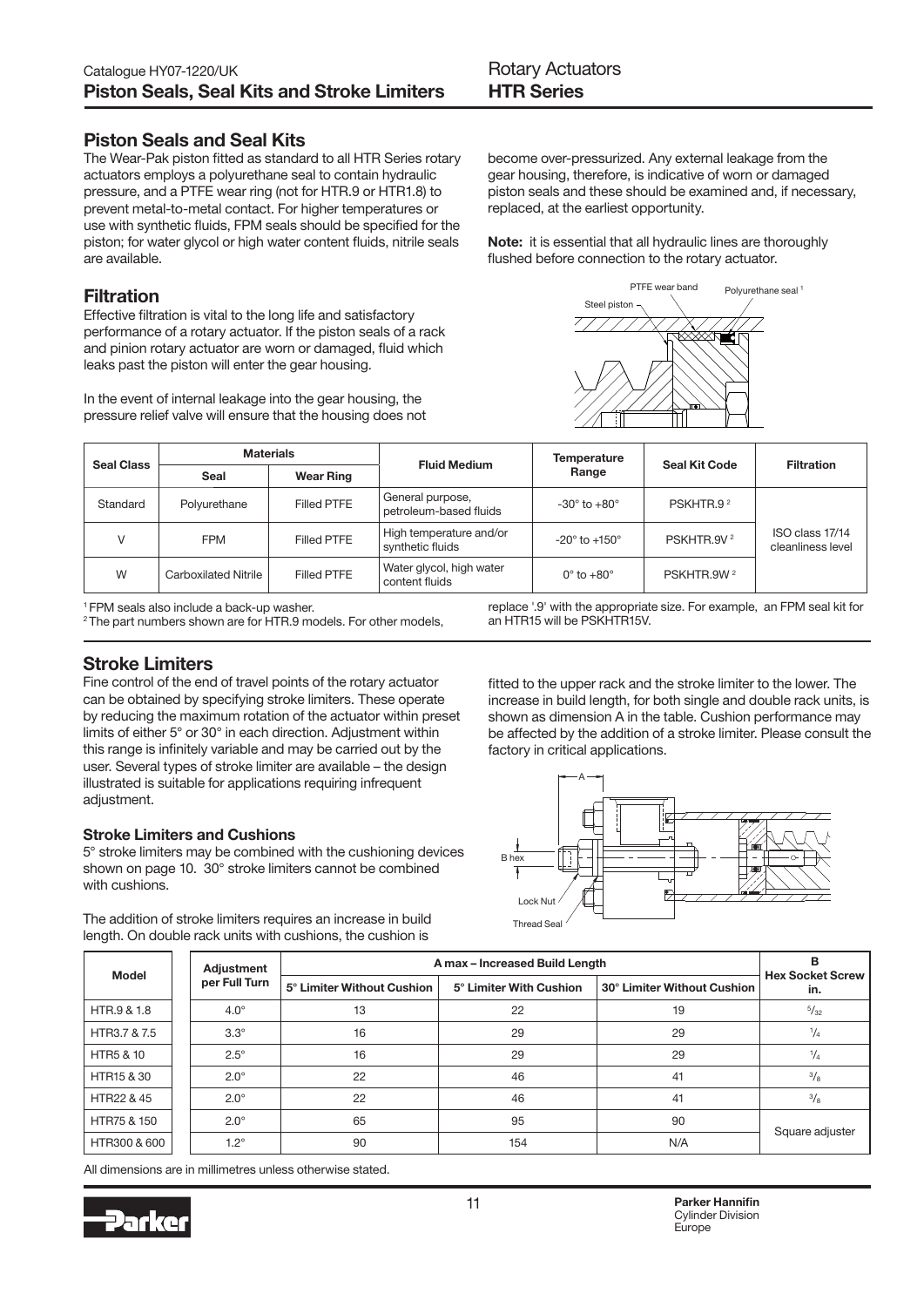#### Bearing Load Capacities

The radial and thrust loads and overhung moments which can be supported by each model of HTR rotary actuator at different operating pressures are shown in the table. These figures should be read in conjunction with the notes below.

#### Notes

- 1 Static bearing load capacities = dynamic values x 1.5
- 2 Standard male shafts provide a 4:1 design factor. At the operating conditions marked \*, a smaller design factor is achieved and the values listed are 'bearing' moment capacities. For higher capacities, larger shaft sizes are available – please consult the factory for details.



## Dynamic Bearing Load Capacities vs. Operating Pressure

| <b>Model</b>      | Radial Load kN RL per Bearing @ |                |                          | Thrust Load kN $R_T$ @ |                |                          | Overhung Moment kN.m RL x A @ |                |                |
|-------------------|---------------------------------|----------------|--------------------------|------------------------|----------------|--------------------------|-------------------------------|----------------|----------------|
|                   | 70 Bar                          | <b>140 Bar</b> | <b>210 Bar</b>           | 70 Bar                 | <b>140 Bar</b> | <b>210 Bar</b>           | 70 Bar                        | <b>140 Bar</b> | <b>210 Bar</b> |
| HTR.9             | 16.6                            | 15.2           | 13.9                     | 12.0                   | 11.5           | 11.1                     | 0.28                          | 0.25           | 0.23           |
| <b>HTR1.8</b>     | 17.9                            | 17.9           | 17.9                     | 12.4                   | 12.4           | 12.4                     | 0.30                          | 0.30           | $0.30*$        |
| <b>HTR3.7</b>     | 26.3                            | 22.2           | 18.3                     | 16.1                   | 15.0           | 13.9                     | 0.71                          | 0.59           | 0.49           |
| <b>HTR7.5</b>     | 30.0                            | 30.0           | 30.0                     | 17.0                   | 17.0           | 17.0                     | 0.80                          | 0.80           | $0.80*$        |
| HTR <sub>5</sub>  | 34.1                            | 30.2           | 26.3                     | 18.9                   | 17.9           | 17.0                     | 0.87                          | 0.77           | 0.67           |
| HTR <sub>10</sub> | 38.1                            | 38.1           | 38.1                     | 19.9                   | 19.9           | 19.9                     | 0.97                          | 0.97           | 0.97           |
| HTR <sub>15</sub> | 61.4                            | 54.4           | 47.4                     | 54.7                   | 52.6           | 50.4                     | 2.85                          | 2.53           | 2.20           |
| HTR30             | 68.4                            | 68.4           | 68.4                     | 56.9                   | 56.9           | 56.9                     | 3.18                          | 3.18           | 3.18           |
| HTR22             | 57.9                            | 47.4           | $\overline{\phantom{0}}$ | 53.7                   | 50.4           | $\overline{\phantom{0}}$ | 2.69                          | 2.20           |                |
| HTR45             | 68.4                            | 68.4           | -                        | 56.9                   | 56.9           | -                        | 3.18                          | 3.18           |                |
| HTR75             | 72.7                            | 44.8           | 16.8                     | 73.6                   | 62.6           | 51.5                     | 7.37                          | 4.54           | 1.70           |
| <b>HTR150</b>     | 100.7                           | 100.7          | 100.7                    | 84.6                   | 84.6           | 84.6                     | 10.20                         | $10.20*$       | $10.20*$       |
| <b>HTR300</b>     | 129.3                           | 66.4           | 3.4                      | 107.2                  | 87.7           | 68.3                     | 19.53                         | 10.02          | 0.52           |
| <b>HTR600</b>     | 192.2                           | 192.2          | 192.2                    | 126.7                  | 126.7          | 126.7                    | 29.04                         | 29.04          | 29.04 *        |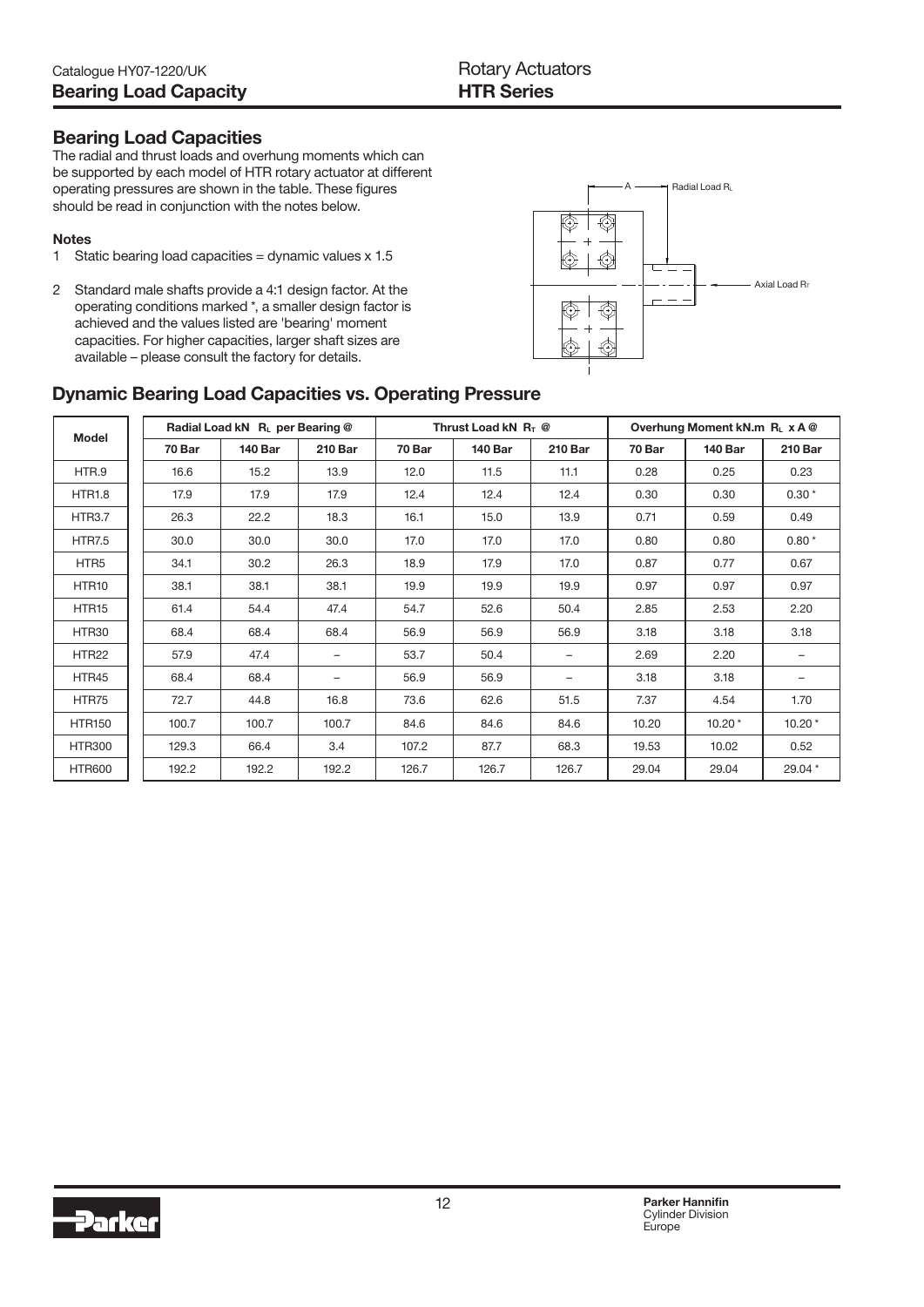#### Position Switches

Accurate end of rotation indication can be obtained by specifying position switches. These solid state, inductive-type switches are fitted to the caps of the hydraulic cylinders, where a non-contacting probe senses the presence of a ferrous spear attached to the piston. Position switches are not available on rotary actuators fitted with stroke limiters.

Both flange mounted (EPS-6 and EPS-7) and threaded type (PS201/2/3) position switches are available. Both types of switch can be used to operate relay coils, or as direct input to a PLC. All switches incorporate short-circuit protection. The fault condition must be corrected and the power disconnected in order to reset the switch, preventing automatic restarts.

Two LEDs (in the switch or in the connector) indicate power and switch status.

# CE Marking

The position switches fitted by Parker are CE marked to certify that they meet the requirements of the EC Directive 89/336/EEC for electromagnetic compatibility.

#### DC 3-wire Sensor (PS201, 202 and 203) Wiring Diagram



#### **Dimensions**



| Model                                                                       |  | PS201, 202 & 203 |    |  |  |
|-----------------------------------------------------------------------------|--|------------------|----|--|--|
|                                                                             |  | A                | в  |  |  |
| HTR.9 & 1.8                                                                 |  | Consult factory  |    |  |  |
| HTR3.7 & 7.5                                                                |  |                  | 63 |  |  |
| <b>HTR5 &amp; 10</b><br>HTR <sub>15</sub> & 30<br>HTR22 & 45<br>HTR75 & 150 |  | 32               | 63 |  |  |
|                                                                             |  |                  | 86 |  |  |
|                                                                             |  |                  | 79 |  |  |
|                                                                             |  |                  | 67 |  |  |
| HTR300 & 600                                                                |  |                  | 88 |  |  |

# DC 4-wire Sensor (EPS-6)

Wiring Diagram



#### AC/DC 2-wire Sensor (EPS-7) Wiring Diagram



**Dimensions** 



Note: Connectors not supplied. Please order as an accessory.

| <b>Model</b>         | <b>EPS-6 &amp; EPS-7</b> |    |  |  |  |  |
|----------------------|--------------------------|----|--|--|--|--|
|                      | C                        | D  |  |  |  |  |
| HTR.9 & 1.8          |                          | 52 |  |  |  |  |
| HTR3.7 & 7.5         |                          | 65 |  |  |  |  |
| <b>HTR5 &amp; 10</b> |                          | 65 |  |  |  |  |
| HTR15 & 30           | 105                      | 62 |  |  |  |  |
| HTR22 & 45           |                          | 56 |  |  |  |  |
| HTR75 & 150          |                          | 43 |  |  |  |  |
| HTR300 & 600         |                          | 83 |  |  |  |  |

| <b>Sensor Type</b>           | EPS-6                              | PS201, 202 & 203                   | EPS-7                              |
|------------------------------|------------------------------------|------------------------------------|------------------------------------|
| Connector                    | 105000A01F060                      | <b>PS 011</b>                      | 103000A01F060                      |
| <b>Output Function</b>       | PNP/NPN, normally open             | PNP, normally open                 | Normally open                      |
| <b>Operating Voltage</b>     | 10-30V DC                          | 10-30V DC                          | 20-250V AC @ 40-60Hz<br>20-300V DC |
| <b>Operating Current</b>     | $< 200 \text{ mA}$                 | 200 mA                             | $<$ 300 mA                         |
| <b>Operating Temperature</b> | $-25^{\circ}$ C to $+70^{\circ}$ C | $-25^{\circ}$ C to $+80^{\circ}$ C | $-25^{\circ}$ C to $+70^{\circ}$ C |
| <b>Protection Class</b>      | IP <sub>67</sub>                   | IP67 to IEC60529                   | IP <sub>67</sub>                   |
| <b>Connector Orientation</b> | direct, switching                  | dependent on switch adjustment     | direct, switching                  |
| Signal                       | in sensor                          | in connector                       | in sensor                          |

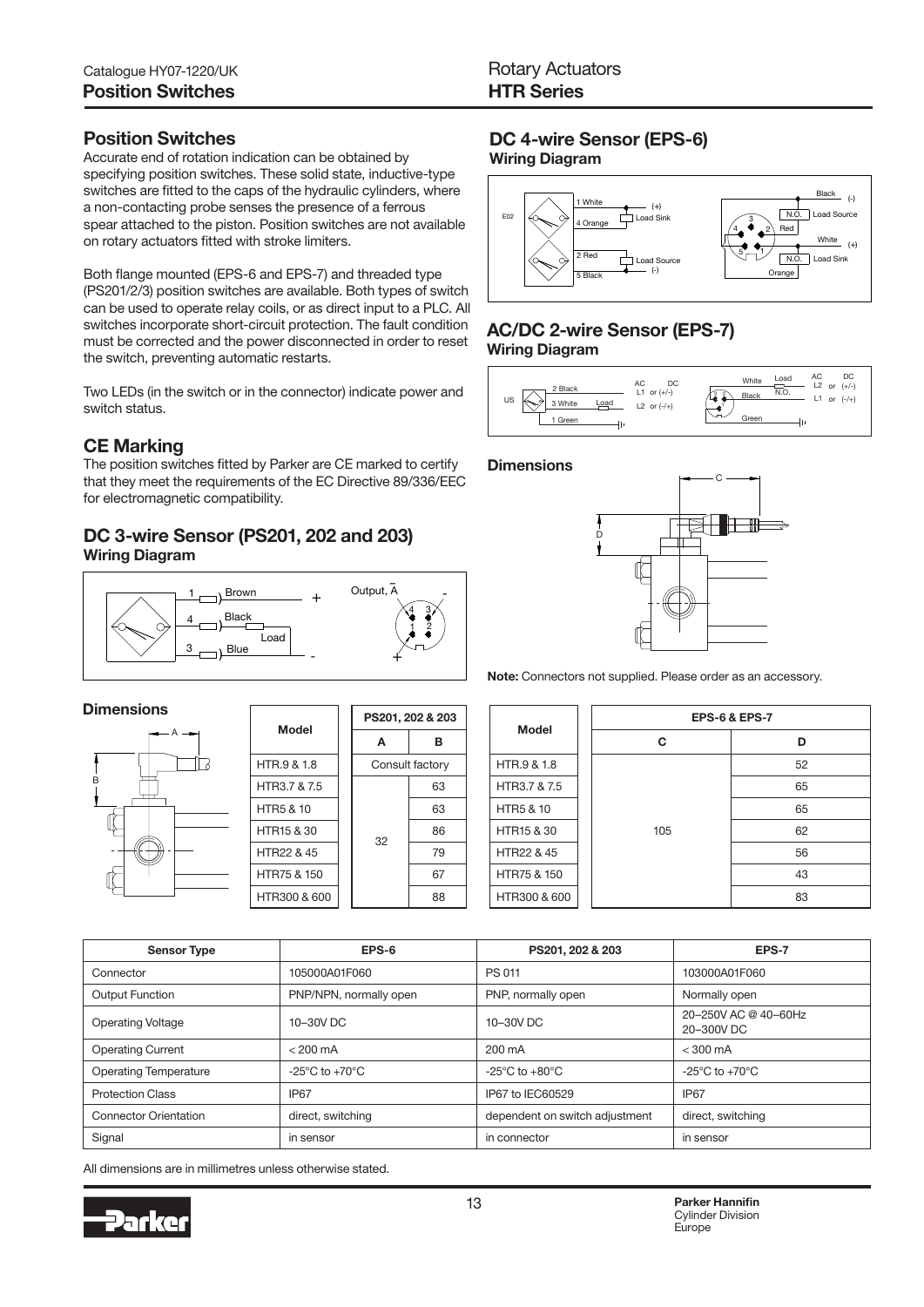#### Feedback Devices

A linear feedback device or a position sensor can be supplied for continual monitoring of the rotational range.

The linear feedback device is built into the cap of the cylinder and registers the position of the rack, and thus indirectly of the pinion. This type of position feedback is offered when the rotational range is greater than 355º.

The position sensor is mounted at the back of the housing and directly registers the position of the pinion.

#### Linear Feedback Devices

Linear feedback devices are supplied with an optional ultrasonic feedback system. Other types of feedback devices with alternative analogue or digital output signals are available on request. Please consult the factory for further information.



#### **Note**

When considering rotary actuator applications using a sensor, it should be borne in mind that rack and pinion actuators have a small amount of backlash. This can be overcome by use of a special hydraulic circuit. Please consult the factory for details.

### Angular Position Transducer

Angular position transducers are supplied with a rotary potentiometer, which requires user input. Integral signal conditioning is also available as an option.

#### Technical Data Potentiometer

Port: Connector LXES-0033<sup>1</sup> Effective mechanical angle: 360º Effective electrical angle:  $355^\circ \pm 2^\circ$ Resistance: 5 kΩ Resistance tolerance:  $\qquad 120\%$ Linearity:  $\pm 0.075\%$ Maximum voltage: 42V DC Maximum current: 10 mA Recommended operating current:  $<$  1 µA Temperature rating: -40°C to +100°C Protection class: IP65

Type: single turn precision servo-mount with conductive plastic element

#### Potentiometer with Integral Signal Conditioning

Port: Connector LXES-0033<sup>1</sup> Effective mechanical angle: 360º Effective electrical angle: 90° or 345° Output signal: 0–20 or 4–20 mA Current: 30 mA Load resistance:  $0-500 \Omega$ Linearity:  $\pm 0.1\%$  (345°)

Type: single turn precision servo-mount with conductive plastic element ±3% (90º) Repeatablility: 0.007° Operating voltage: 24V DC Temperature rating:  $-25^{\circ}$ C to +70 $^{\circ}$ C

1 Available as an accesory – please specify in order

Protection class: IP65

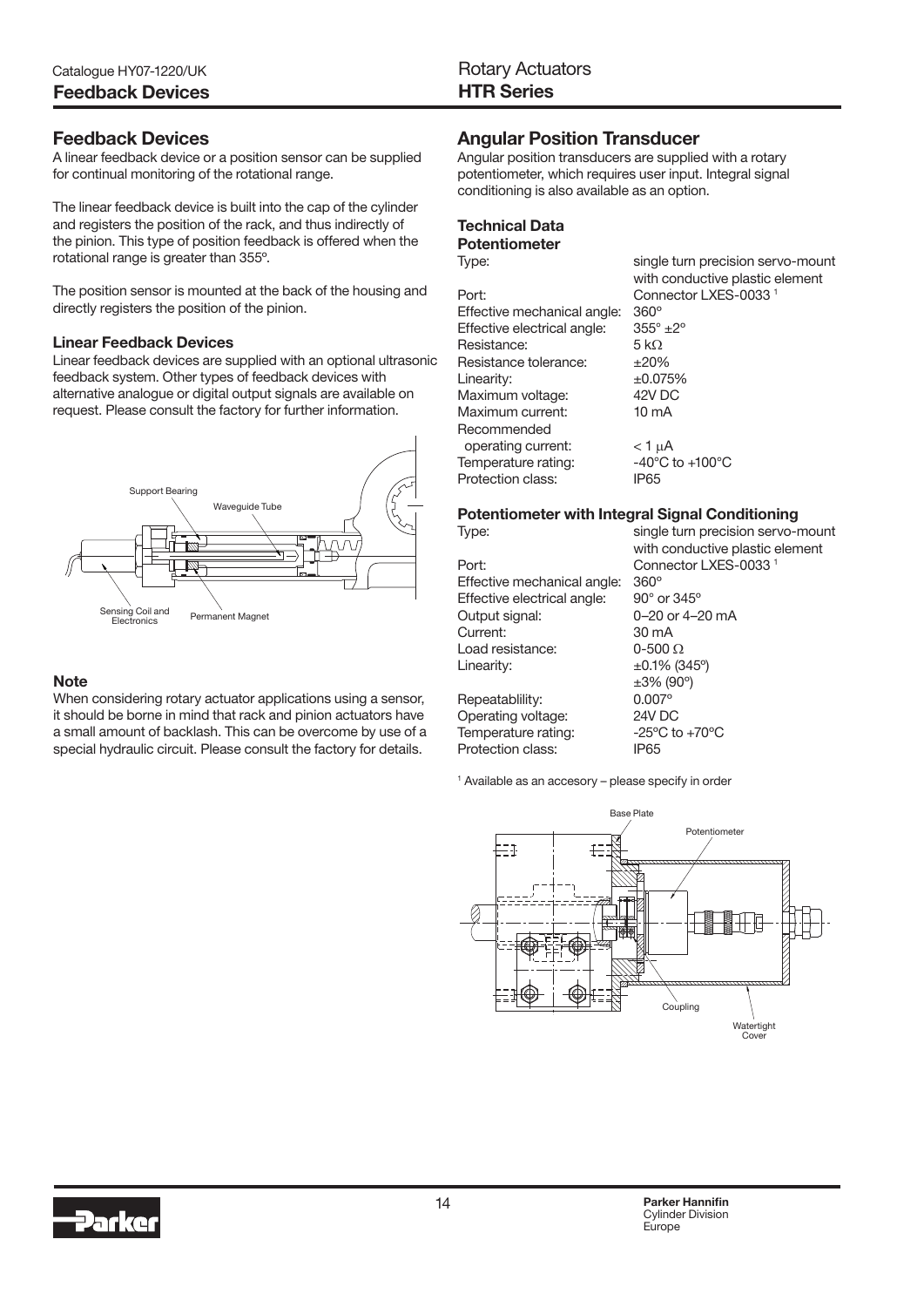Catalogue HY07-1220/UK Rotary Actuators Ordering and Maintenance Information

# HTR Series



#### Maintenance and Spare Parts

Full instructions for the maintenance of HTR Series rotary actuators, together with a complete list of the spares available, is contained in the HTR Series Rotary Actuator Maintenance Bulletin. Please ask for bulletin HY07-1220/M.

#### Notes:

- 1 Viewed from shaft end
- 2 Double rack models only
- <sup>3</sup> Not available with end ports
- 4 Not available with end ports and cushions
- <sup>5</sup> Only available on single rack units